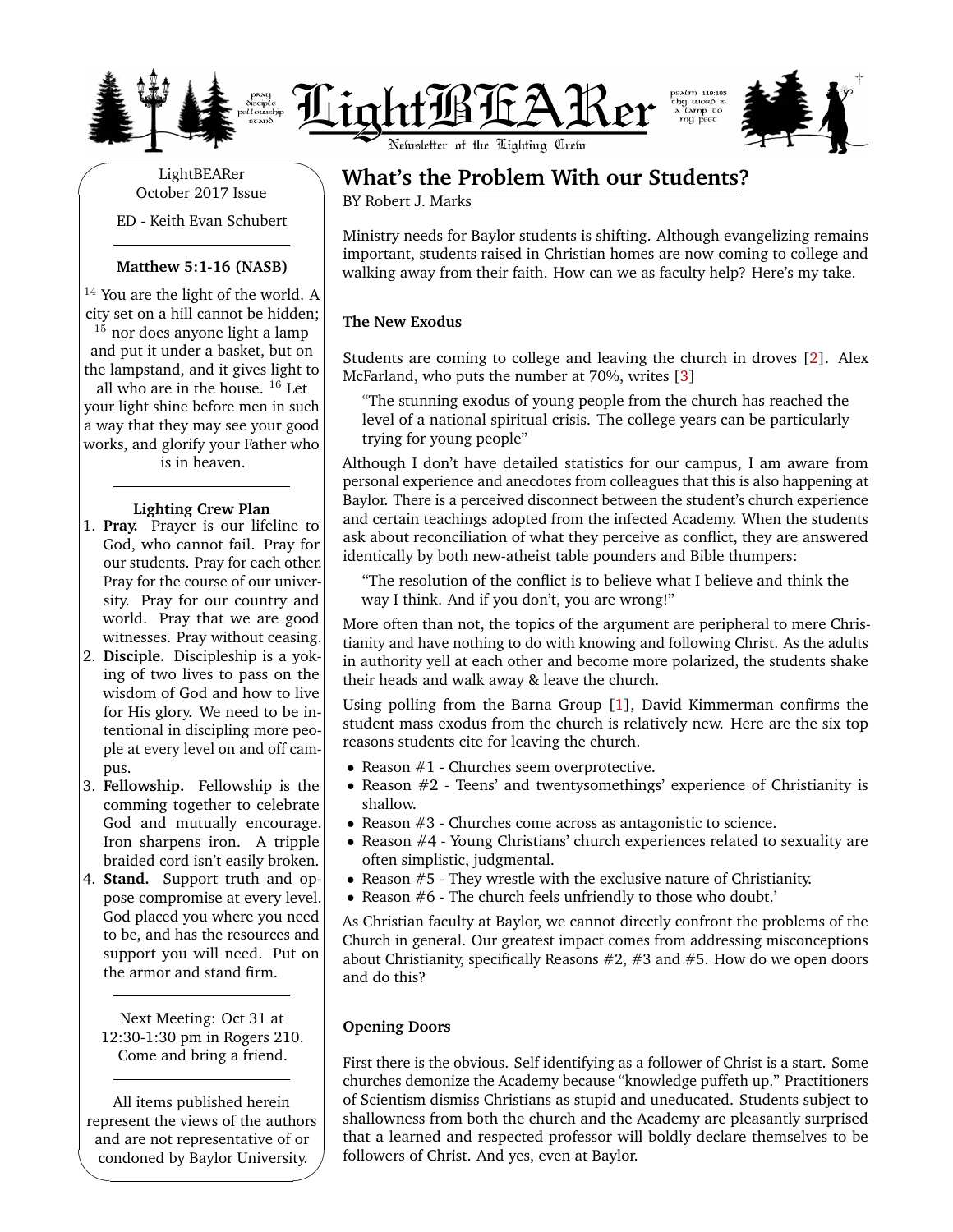Here's some thoughts from my limited experience.

Because the term "Christian" means different things to different people, I prefer to call myself a "follower of Christ." The description has less a chance of being misinterpreted. If the situation permits, I follow this with a brief explanation of what this means. I often offer such a statement on the first day of class followed by a prayer asking God to bless both the students as they learn and me as the instructor. For those like me, it takes guts to do this. So if I chicken out the first day, I'll try to make the declaration the second or even third day of class. Next I announce my availability to talk about Christ and the Gospel to anyone who wants. I rarely have many takers based on this blanket invitation. Student interaction I have found takes a more proactive interactive approach.

There is a sensitivity about professors talking to students about Christ. On one hand, we have a vertical relationship of authority over our students that we must not abuse. Some cultures place a high value on authority. An announcement of believing in Christ can result from submission to the authority rather than because of a change of the heart. Even when this is not the case, there are few - including me - that welcome being preached at while a captive audience. Us doing so to students is an obvious misuse of authority. Sharing the reasons for our faith and the Gospel requires more of a horizontal relationship. The only resolution of the vertical-horizontal conflict I have found is getting students to ask sincere questions. The stage can be set for this to happen.



**Some Ways to Set the Stage**

There are many ways to get students to begin asking questions. Here are a few.

- *Apologetics.* Students leaving the church often have questions they are afraid to ask. Often these questions can be answered by Christian apologetics.
	- **–** My ECE colleague Ian Gravagne and Math Prof John Davis took a number of students to A&M to hear Christian apologist William Lane Craig speak. In route to A&M, most of the conversation was small talk,. After hearing Dr. Craig speak, a fire hose of questions gushed on the return trip from College Station back to Waco. Typical questions include:
		- ∗ God created man. Who created God?
		- ∗ How can you believe in both science and Christianity? Aren't the two mutually exclusive? Hasn't science removed the need for religion?
		- ∗ Why is there evil? Why doesn't God make everyone nice?
		- ∗ Is it fair for members of a remote tribe who have never heard of Christ to go to hell?

∗ Why is Christianity exclusive? Don't other religions also lead to God?

These and similar unasked and therefore unanswered questions are a major component of the student exodus from the Church. Simply realizing there exists intelligent responses defending the Christian faith can encourage voice to the lingering doubts that are afraid to be shared.

- **–** Sharing apologetics can provide an spiritual epiphany to Christians not strong in their faith. I have even seen transformations in colleagues exposed to the intellectually deep ministries of those like William Lane Craig and Ravi Zacharias.
- **–** Baylor now has a student led apologetics group named Oso Logos. The current student President is Ryan Crews (Ryan\_Crews@Baylor.edu). He loves to hear from new interested students. I'm happy to make the connection also.
- *Movie Night.* When working with Campus Crusade, Walter Bradley popularized hosting *movie night* at his home. Four to eight students are invited. Popcorn is popped, buttered and salted and all settle in to watch an intriguing movie. The movies are chosen to provoke discussion afterward. Walter's favorite is Woody Allen's "Crimes and Misdemeanours."<sup>[1](#page-1-0)</sup> I like the riveting "Sophie Scholl: The Final Days." A more obvious choice is the more recent well acted "The Case for Christ." The movies are chosen to allow discussion afterwards that leads to discussions about God and Christ. The faculty host typically prepares some thoughtful questions to get the ball rolling.
- *Food.* Students are honored to be asked to free meals. Baylor lets us buy students meals for cheap at the dining halls. One on one discussions can be steered to talking about matters of faith. I've found it's a good investment.
- *One-on-one Student Evangelism: How's Your Soul?* My favorite question to ask to get someone talking about themselves is "What do you do for fun?" Everyone likes to talk about themselves. When the time is right, I like to ask "How are you doing spiritually?" If they answer something like "Great!" I move on. If they begin expressing any disdain or hesitance, I listen. When the time is right again, I'll say something like "As you know, I'm a follower of Christ. I believe He might be the answer you are looking for. If you like, we can get together once a week for a month and read what the Bible says about Christ. If you'd like to do this, let me know." If the student changes the subject, I let it go.

The last time I got a positive response to my offer, the student and I went through the Gospel of John in four meetings. At the end of the last meeting, I told the student that the period for dating was over and that he either needed to get married or break up. He left without a commitment either way. A few months later, we met by chance in the Rogers parking lot. He said he had accepted Christ. When he went home to

<span id="page-1-0"></span><sup>&</sup>lt;sup>1</sup>Warning: there is a brief description of a crass act in the film.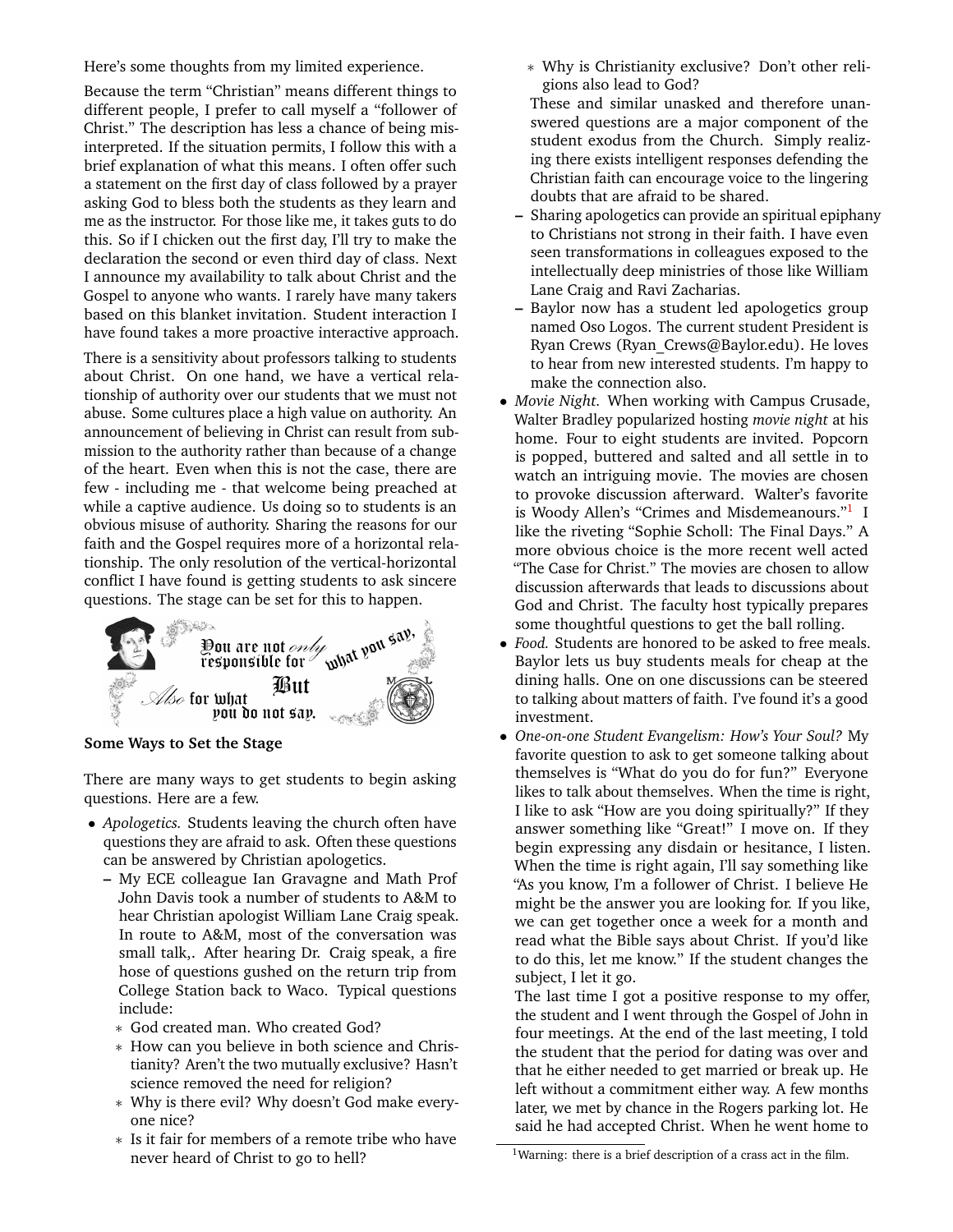China, he found out his aunt was a closet Christian who was silent because of political fears. His parents were now considering the case for Christ. There is no greater blessing than learning you have been used by God to lead someone to Christ!

This is not a typical story for me. I do not minister as much as I should. When things like this happen, I wonder why I don't.

#### **Takeaway**

When I first started teaching, students were curious about God. Later students asked why should they care about God. Today, many students raised in Christian homes who come to college question both the existence and relevance of God. This is due to the increasing antagonism against God in government, media, politics and the Academy. Sharing the Gospel with seekers remains important, but the young men and women students abandoning the church is an ever growing concern.

As faculty who follow Christ, we are in a unique position to minister to this troubling exodus.

# **References**

- <span id="page-2-2"></span>[1] The Barna Group, "Six Reasons Young Christians Leave Church," September 28, 2011, [https://www.barna.com/research/six-reasons](https://www.barna.com/research/six-reasons-young-christians-leave-church/)[young-christians-leave-church/](https://www.barna.com/research/six-reasons-young-christians-leave-church/)
- <span id="page-2-0"></span>[2] *e.g.* Drew Dyck, "The Leavers: Young Doubters Exit the Church," Christianity Today, November 19, 2010, [http://www.christianitytoday.com/ct/2010/novem](http://www.christianitytoday.com/ct/2010/november/27.40.html) [ber/27.40.html](http://www.christianitytoday.com/ct/2010/november/27.40.html)
- <span id="page-2-1"></span>[3] A. McFarland, "70 Percent of Young Adults Drop out of Church. What Can We Do about It?" Hamilton Strategies, [http://www.hamiltonstrategies.com/news/70](http://www.hamiltonstrategies.com/news/70-percent-of-young-adults-drop-out-of-church-what-can-we-do-about-it-1) [percent-of-young-adults-drop-out-of-church](http://www.hamiltonstrategies.com/news/70-percent-of-young-adults-drop-out-of-church-what-can-we-do-about-it-1)[what-can-we-do-about-it-1](http://www.hamiltonstrategies.com/news/70-percent-of-young-adults-drop-out-of-church-what-can-we-do-about-it-1)

# **Into the Word - Matthew 28:16-20**

BY Keith Evan Schubert

 $16$  But the eleven disciples proceeded to Galilee, to the mountain which Jesus had designated. <sup>17</sup> When they saw Him, they worshiped Him; but some were doubtful. <sup>18</sup> And Jesus came up and spoke to them, saying, "All authority has been given to Me in heaven and on earth.  $^{19}$  Go therefore and make disciples of all the nations, baptizing them in the name of the Father and the Son and the Holy Spirit, <sup>20</sup> teaching them to observe all that I commanded you; and lo, I am with you always, even to the end of the age."

#### Matthew 28:16-20 (NASB)

These are the last verses of Matthew's Gospel. Jesus has been raised and has appeared to the eleven in the upper room on the first and eighth day after the resurrection. Verse 16 starts with the eleven travelling to a mountain Jesus had designated. This is likely connected with the meeting by the Sea of Tiberias recorded in John 21, and might also be the time when Jesus appeared to the 500 recorded in I Corinthians, as Jesus had often before used the mountains in Galilee to teach a multitude. This comes to my mind because Jesus designated that they travel to this site. They started the 50 days from Passover to Pentecost in Jerusalem and ended there too, so Jesus had to have a reason for taking the disciples on a trip to Galilee in the middle. I think Jesus is using the places to remind them of important things He had taught, done, and commanded in His earthly ministry.

For instance, Jesus uses a bountiful catch after an unsuccessful night of fishing (John 21) to remind John then Peter of a similar event around three years earlier at the start of Jesus's ministry (Luke 5), when Peter powerfully realized Jesus was Holy. In this case, by taking them to a mountain in Galilee, The Sermon on the Mount, the feedings of the thousands, and the Mount of Transfiguration would all have been brought to the disciples minds right as Jesus is transitioning them from disciple to apostle. Jesus later tells them in verse 20 to disciple those who come after all that Jesus commanded them. The reminder of all the lessons Jesus had taught and commanded on the mountains of Galilee would have been a powerful lesson taking all that they had learned and applying it to training the next generation. They were to disciple the next generation as they had been discipled. They would have remembered how Jesus had taught them. How He had lived amongst the disciples. They had an example of exactly how to fulfil Jesus's commission in discipling. They were to do it the same way He did.

We are now the generation that must pass on all that Jesus commanded. We have the example of how Jesus and the disciples took the gospel out and how they grew the faith of others. Our students need us to show the same care Jesus did.

It is also worth noting that

- Jesus sent them, and thus us, to all the nations, which we are in a unique position to do.
- In Luke's account (Luke 24:45-47), Jesus opened their minds to understand the Scriptures (Old Testament at that point) showing all that happened, including the Great Commission, was prophesied (such as - Genesis 12:2-3, Psalm 2:8, 22:27, 67:5-7, 98:2-3, Isaiah 52:10, Jeremiah 16:19, Zechariah 9:10).
- Jesus didn't suggest, He commanded; just as Jesus designated where to go, he didn't ask opinions. Jesus states in verse 18 that all authority in heaven and earth are His. He commands and we obey.